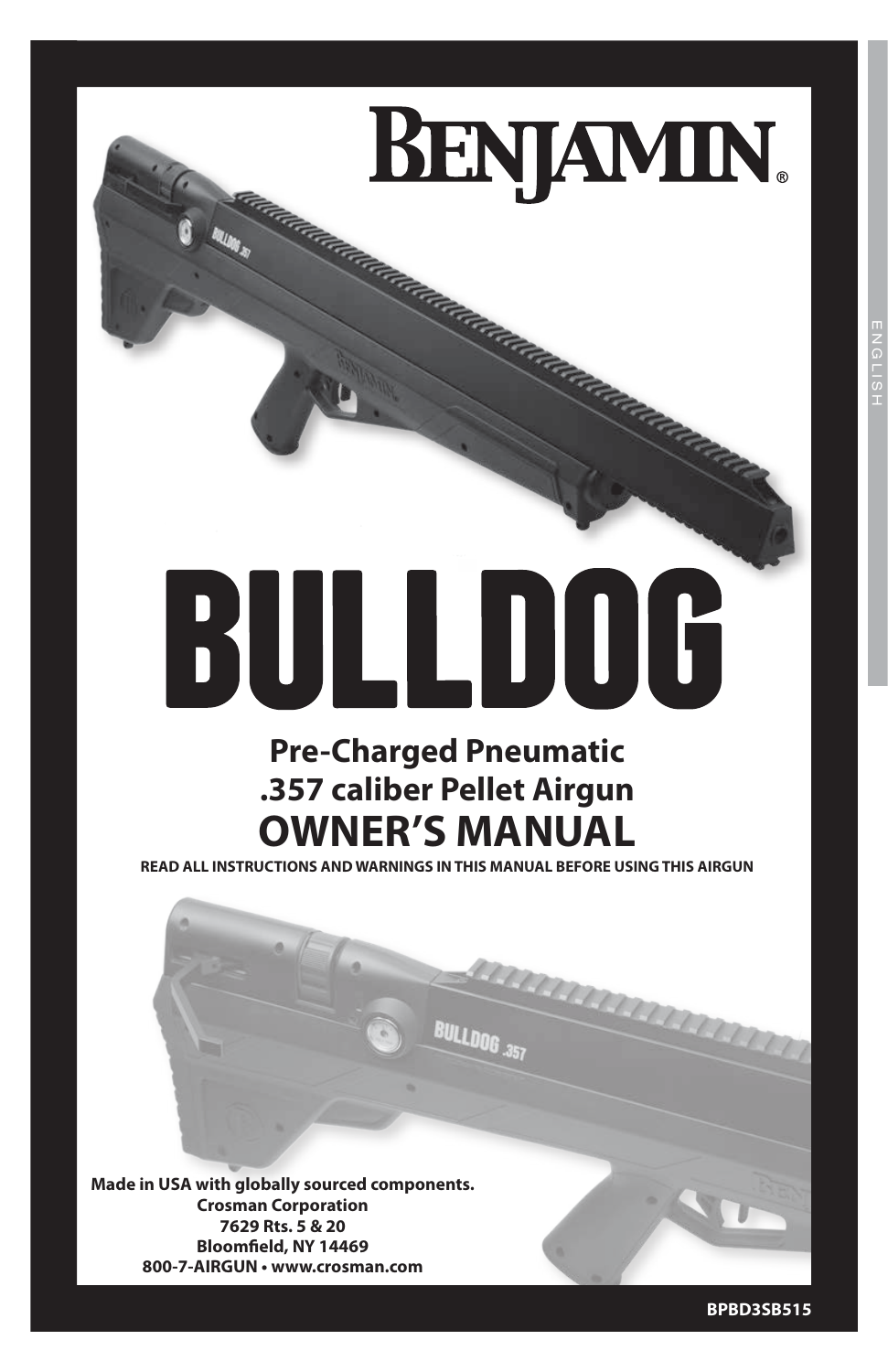Welcome to the world of airgun hunting and congratulations on being an owner of a Benjamin Bulldog airgun. The Benjamin Bulldog was designed with the hunter in mind. Its light weight, shorter overall length, excellent balance and remarkable power will make for an enjoyable hunting experience. Please accept our thanks for choosing Benjamin and the Bulldog airgun. May your hunting experiences be safe and successful!

 **THE BENJAMIN BULLDOG IS A HIGH POWER AIRGUN THAT CAN PRODUCE ENERGY VALUES EQUAL- ING SOME CONVENTIONAL FIREARMS. AS SUCH, EXTREME CAUTION MUST BE TAKEN WITH REGARD TO HANDLING AND SHOOTING. CONVENTIONAL AIRGUN BACKSTOPS, AND PELLET TRAPS WILL NOT BE SUITABLE BACKSTOPS. USE OF TRAPS AND BACKSTOPS SUITED FOR CONVENTIONAL FIREARMS IS HIGHLY RECOMMENDED.**

**A WARNING:** NOT A TOY. THIS AIRGUN IS RECOMMENDED FOR ADULT USE ONLY. MISUSE OR CARELESS USE MAY **CAUSE SERIOUS INJURY OR DEATH. MAY BE DANGEROUS UP TO 1000 YARDS (915 METERS).**

**YOU AND OTHERS WITH YOU SHOULD ALWAYS WEAR SHOOTING GLASSES TO PROTECT YOUR EYES. READ ALL INSTRUCTIONS BEFORE USING.**

**BUYER AND USER HAVE THE DUTY TO OBEY ALL LAWS ABOUT THE USE AND OWNERSHIP OF THIS AIRGUN.**

 $\bigwedge \mathbf{WARMING:}$  do not brandish or display this airgun in public—it may confuse people and may be a **CRIME. POLICE AND OTHERS MAY THINK IT IS A FIREARM. DO NOT CHANGE THE COLORATION AND MARKINGS TO MAKE IT LOOK MORE LIKE A FIREARM. THAT IS DANGEROUS AND MAY BE A CRIME.**

**WARNING: THIS PRODUCT CAN EXPOSE YOU TO CHEMICALS INCLUDING LEAD, WHICH IS KNOWN TO THE STATE OF CALIFORNIA TO CAUSE CANCER AND BIRTH DEFECTS OR OTHER REPRODUCTIVE HARM. FOR MORE INFORMA-TION GO TO WWW.P65WARNINGS.CA.GOV**

 **EXPLOSION DANGER. USE ONLY COMPRESSED AIR IN THIS AIRGUN. USE OF OTHER GASSES, INCLUD- ING OXYGEN, CAN CAUSE A FIRE OR EXPLOSION THAT MAY RESULT IN SERIOUS INJURY OR DEATH.**

#### **REMEMBER, THIS AIRGUN IS NOT A TOY. ALWAYS TREAT THE AIRGUN AS THOUGH IT IS LOADED AND WITH THE SAME RESPECT YOU WOULD A FIREARM.**

**CAUTION:** This airgun has been classified as an adult airgun, and is recommended for adult use only. Because it is considered to be a special-purpose airgun, it is exempt from specific types of trigger pull, safety mechanism and drop test.

Please read this owner's manual completely and remember that an airgun is not a toy. Always carefully follow the safety instructions found in this owner's manual and keep the manual in a safe place for future use. If you have any questions regarding the operation of your new airgun, please contact Crosman at 1-800-724-7486, 585-657-6161 or www.crosman.com.

#### **Contents**

ENGLISH

- **1.0** Reviewing Safety
- **2.0** Learning the parts of your new Airgun
- **3.0** Operating the Trigger Safety
- **4.0** Loading/Unloading the Rotary Magazine
- **5.0** Inserting/Removing the Rotary Magazine
- **6.0** Cocking/Uncocking the Airgun
- **7.0** Loading/Unloading the Airgun
- **8.0** Removing a Jammed Bullet/Pellet
- **9.0** Pressurizing/Depressurizing the Airgun
- **10.0** Trigger
- **11.0** Aiming and Firing Safely
- **12.0** Misfeed
- **13.0** Maintenance
- **14.0** Specifications
- **1.0 Reviewing Safety:**
	- **• ALWAYS** treat the airgun as though it is loaded and ready to fire.
	- **• ALWAYS** treat airguns with the same respect you would a firearm.
	- **• ALWAYS** store the airgun unloaded and away from children.
	- **• ALWAYS** remove the airgun's magazine and make sure there is no pellet/bullet in the airgun's chamber before storing.
	- **• ALWAYS** aim in a SAFE DIRECTION.
	- **• ALWAYS** keep the muzzle of the airgun pointed in a SAFE DIRECTION.
	- **• ALWAYS** keep your finger off the trigger and out of the trigger guard until your are ready to shoot.
	- **• ALWAYS** check to see if the airgun is "ON SAFE" and unloaded when removing it from storage.
	- **• ALWAYS** check to see if the airgun is "ON SAFE" and unloaded when handing it to, or receiving if from another person.
	- **• ALWAYS** have you and others wear shooting glasses to protect your eyes.
	- **• ALWAYS** wear shooting glasses over eye glasses or prescription glasses.
	- **• ALWAYS** place a shooting backstop in a location that will be safe should the backstop fail.
	- **• ALWAYS** check your backstop for wear before and after each use. All backstops are subject to wear and will eventually fail. Replace your back stop if the surface is worn or damaged, or if a ricochet occurs.
	- **• ALWAYS** use the proper size ammo in your air pistol. Check the markings on your airgun to verify the ammo size.
	- **• NEVER** point the airgun at any person or at anything you do not intend to shoot.
	- **• NEVER** reuse ammunition.
	- **•** Never shoot at hard surfaces or at the surface of water. The ammo may bounce off or ricochet and hit someone or something you had not intended to hit.
	- **• NEVER** attempt to disassemble or tamper with your airgun. Use an Authorized Service Station. Using an unauthorized service or repair center, or modifying you airgun in any way, may be unsafe and will void you warranty.

#### **2.0 Learning the parts of your new Airgun:**



#### **3.0 Operating the Trigger Safety:**

**CAUTION:** Like all devices, an airgun safety can fail. Even when the safety is "ON SAFE," you should continue to handle the airgun in a safe manner.

- **1.** Locate the Safety lever in front of the Trigger.
- **2.** The words "Fire" and "Safe" appear with arrows above the Safety lever indicating the direction to pull or push the Safety lever for each function. The condition of the safety is indicated by the direction of the Safety Lever.

#### **3.1 To Put the Airgun "ON SAFE":**

- **1.** Pull the Safety lever rearward (towards the trigger) to put the safety "ON SAFE."
- **2.** The safety is in the SAFE position, and the airgun is "ON SAFE" when the Safety lever is in the rear position "Safe" (near trigger), and it cannot move backward any further. (Fig. 3A).

#### **3.2 Disengage the Trigger Safety:**

 $2\frac{1}{2}$ 

**1.** Push the Safety lever forward (away from the trigger) for FIRE or "OFF SAFE."

**SAFE** 

SAFE <

**Fig. 2A**

**3B**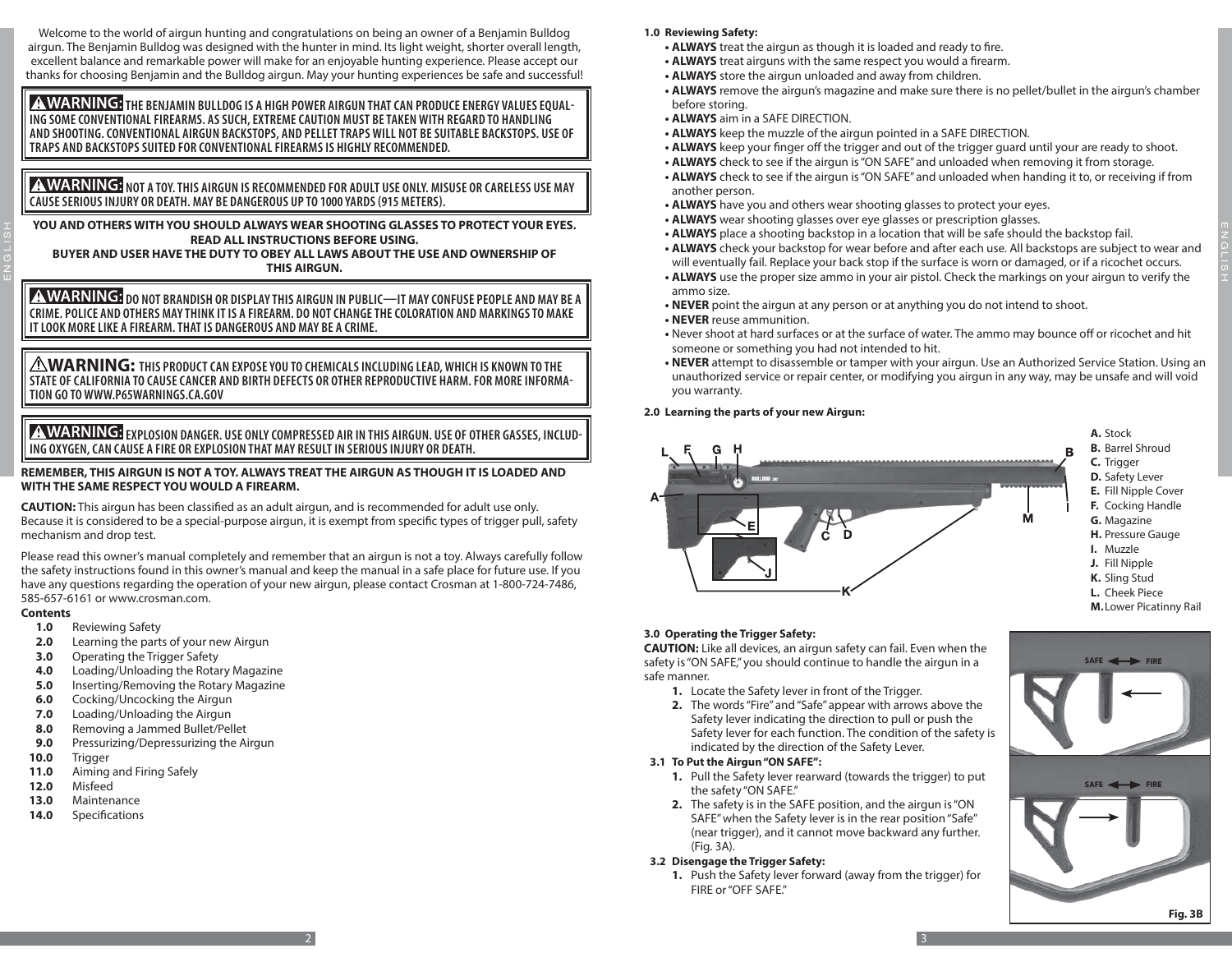**2.** The Safety lever is in the FIRE position and "OFF SAFE" when the Safety lever is in the forward position "FIRE", and it cannot move forward any further (Fig. 3B).

# **A WARNING:** KEEP THE AIRGUN IN THE "ON SAFE" POSITION UNTIL YOU ARE ACTUALLY READY TO SHOOT. THEN **PUSH THE SAFETY LEVER TO THE "OFF SAFE" POSITION.**

# **4.0 Loading/Unloading the Rotary Magazine:**

**CAUTION:** The airgun was designed to function best with BENJAMIN ® and Nosler ® lead airgun pellets/bullets.

- **•** Use of other ammunition may cause the gun to malfunction and could cause damage to the air pistol.
- **•** Never reuse ammunition.

ENGLISH

**•** Review the entire manual, including the section on Safety, before firing your airgun. It is designed to use either, the recommended Benjamin Nosler bullets or airgun pellets of the appropriate caliber.

**NOTE:** When the rotary magazine is empty, the loading port location will become blocked, the word "Empty" will appear, and, a red colored dot will appear at the 12 o'clock position of the magazine cover (See Figure 4A.)

# **4.1 Loading the Rotary magazine:**

Make sure airgun is "ON SAFE" (see Section 3) and pointed in a SAFE DIRECTION.

- **1.** If the magazine is in the airgun, remove it to begin loading of the magazine (see section 5.2 "Removing the Rotary Magazine.")
- **2.** Place a fingertip over the loading port at the back of the magazine as shown in Figure 4B.
- **3.** Rotate the cylinder clockwise until the first open chamber appears and place a bullet into this chamber.
- **4.** Repeat to fill the remaining chambers. When the magazine is completely filled a green dot will appear at the 12 o'clock position of the magazine cover.

# **4.2 Unloading the Rotary Magazine:**

- **1.** Make sure the airgun is "ON SAFE" (see Section 3) and pointed in a SAFE DIRECTION.
- **2.** If the magazine is in the airgun, remove it to begin unloading of the magazine (see section 5.2 "Removing the Rotary Magazine.")
- **3.** Push the bullets/pellet present at the loading port through the back of the magazine with a rod as shown in Figure 4C.
- **4.** Extract the rod. The magazine's cylinder will automatically index to the next chamber when the rod is extracted from the magazine.
- **5.** Repeat until the magazine is empty.

# **5.0 Inserting/Removing the Rotary Magazine:**

# **5.1 Inserting the Rotary Magazine:**

- **1.** Make sure the airgun is "ON SAFE" (see Section 3) and pointed in a SAFE DIRECTION.
- **2.** Retract the bolt from the magazine bay by cocking the airgun. Refer to Section 6.1 "Cocking the Airgun" for instruction.
- **3.** Insert the magazine (with the magazine's cover facing the butt end of the airgun) into the magazine bay as shown in Figure 5A.
- **4.** Slide the magazine downward until an audible click is heard and the magazine cannot enter any further. The magazine is now in place for use.

# **5.2 Removing the Rotary Magazine:**

- **1.** Make sure the airgun is "ON SAFE" (see Section 3) and pointed in a SAFE DIRECTION.
- **2.** Retract the bolt by cocking the airgun and leaving the side lever in the open position. Refer to Section 6.1, "Cocking the Airgun" for instruction.







- **3.** Grasp the cylinder of the magazine and pull straight up as shown in Figure 5B to remove from the magazine bay.
- **4.** Uncock the airgun to close the bolt. Refer to Section 6.2 "Uncocking the Airgun" for instruction.

# **6.0 Cocking/Uncocking the Airgun:**

# **6.1 Cocking the Airgun:**

**NOTE:** It is important that the cocking motion be complete and past the point of the magazine indexing motion or a misfeed of a bullet/pellet without the airgun being cocked can occur.

- **1.** Make sure the airgun is "ON SAFE" (see Section 3) and pointed in a SAFE DIRECTION.
- **2.** To cock the airgun, grasp the side cocking lever and pull rearward, as illustrated in Figure 6A, until an audible click is heard and the lever cannot be pulled any further. The bolt tip should completely clear the magazine bay and the lever will remain in the open position when it is released.
- **3.** Close the side cocking lever by pushing the lever forward until the lever comes to rest against the side of the airgun.
- **4.** The airgun is now cocked.

# **6.2 Uncocking the Airgun:**

- **1.** Make sure the airgun is pointed in a SAFE DIRECTION.
- **2.** Grasp the side cocking lever and pull rearward until it cannot move any further.
- **3.** Take the airgun "OFF SAFE" (see Section 3).
- **4.** Hold the cocking lever in this position.
- **5.** While keeping the airgun pointed in a SAFE DIRECTION, pull and hold the trigger.
- **6.** While continuing to hold the trigger, slowly move the side cocking lever forward until the lever comes to rest against the side of the airgun.

**CAUTION:** Letting go of the side cocking lever during this step may cause the airgun to discharge.

- **7.** Release the trigger.
- **8.** The airgun is now Uncocked.
- **9.** Put the airgun on "ON SAFE".

# **7.0 Loading/Unloading the Airgun:**

**CAUTION:** Know your airgun's loading mechanism for safest use! Bullets/Pellets can be loaded either by hand directly into the barrel breech, if desired, or by using the rotary magazine. With the magazine installed, EVERY action of closing the side lever action WILL place a bullet/pellet into the chamber. Removal of the magazine WILL leave this chambered bullet/pellet in place unless the airgun has been fired.

# **7.1 Loading the Airgun:**

- **1.** Make sure the airgun is "ON SAFE" (see Section 3) and pointed in a SAFE DIRECTION.
- **2.** Pull the side lever action open to cock the airgun. Refer to Section 6.1, "Cocking the Airgun," for instruction. The rotary magazine will index to the next chamber automatically.
- **3.** Close the side lever action to place a bullet/pellet into the airgun's chamber. The over-toggle spring action of the side lever action will hold the bolt in the closed position when firing.
- **4.** After following these steps and reading the entire manual, including the section on reviewing safety procedures, your airgun in now loaded and ready to fire.

# **7.2 Unloading the Airgun:**

- **1.** Every closure of the side lever action will place a bullet/pellet into the chamber when the magazine is in place.
- **2.** To unload the airgun it is best practice to fire the bullet/pellet in a SAFE DIRECTION.
- **3.** Open the side lever action to retract the bolt. Then remove the magazine.

**CAUTION:** This action WILL cock the airgun.

**4.** Uncock the airgun for safe storage. Refer to section 6.2, "Uncocking the Airgun," for instruction.

# **8.0 Removing a Jammed Bullet/Pellet:**

The following assumes there is a bullet in the chamber and the airgun cannot be fired to remove it. **CAUTION:** Never look down the barrel to see if a jam has been cleared.

- **1.** Make sure the airgun is "ON SAFE" and pointed in a SAFE DIRECTION.
- **2.** Open the side lever action. This will cock the action. Refer to Section 6.1, "Cocking the Airgun," for instruction.
- **3.** De-pressurize the airgun. Refer to Section 9.2, "De-Pressurizing the Airgun," for instruction.
- **4.** Insert a brass or aluminum clearing rod (approximately ¼" diameter x 3') into the muzzle end until the tip of the bullet/pellet is located.
- **5.** Push or tap the bullet/pellet towards the breech end of the barrel/pellet until the bullet is extracted from the chamber. Take care not to damage the chamber sealing o-ring.
- **6.** Uncock the airgun. Refer to Section 6.2 "Uncocking the Airgun" for instruction.



ENGLISH



 $\frac{4}{5}$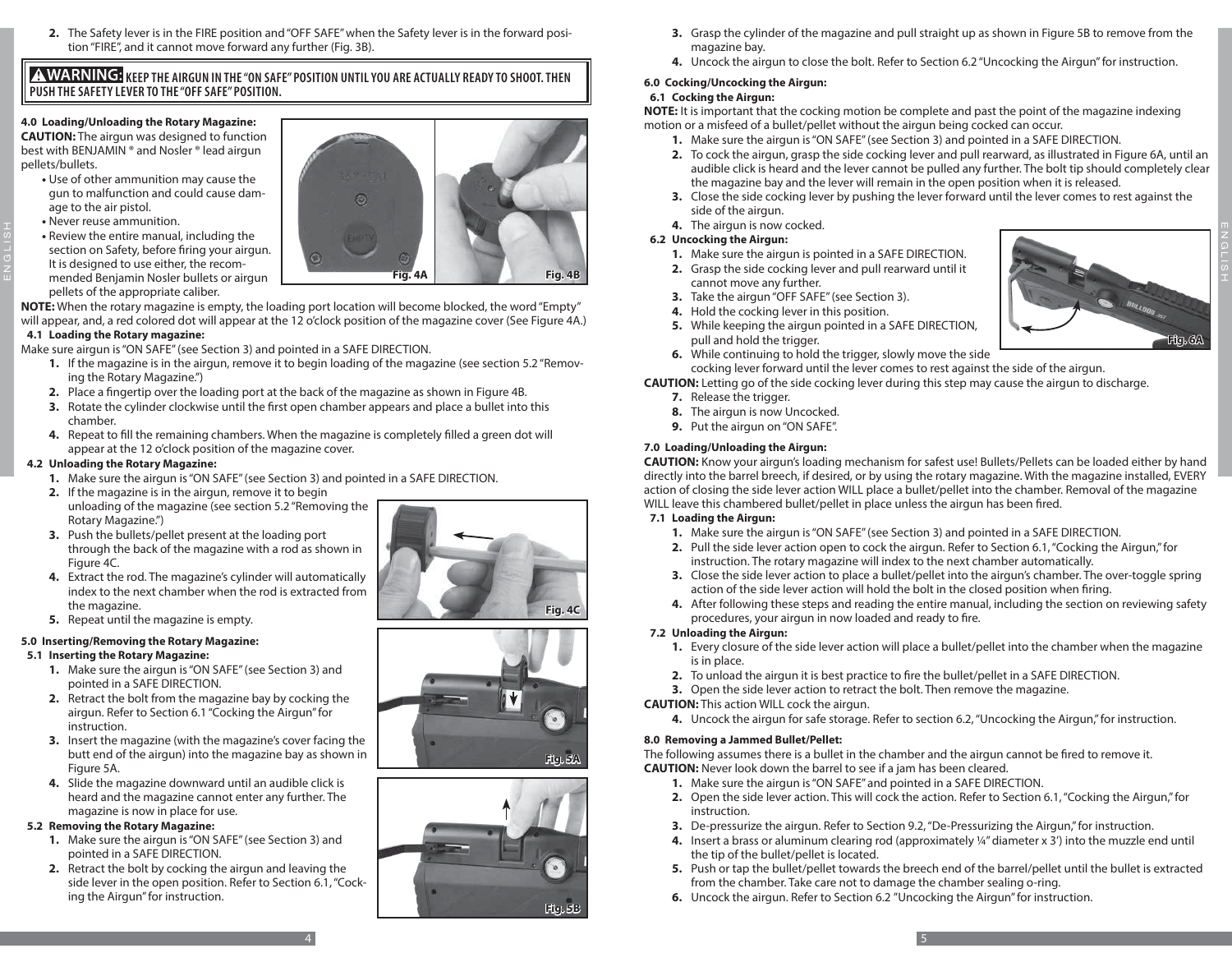**ZINWARNIING: EXPLOSION DANGER. USE ONLY COMPRESSED AIR OR N, IN THIS AIRGUN. USE OF OTHER GASSES, .**<br>INCLUDING OXYGEN, CAN CAUSE A FIRE OR EXPLOSION MAY RESULT IN SERIOUS INJURY OR DEATH.

# **A WARNING:** DO NOT DISCONNECT THE FILL HOSE BEFORE FIRST BLEEDING THE AIR. FAILURE TO FOLLOW THESE **INSTRUCTIONS MAY CAUSE THE HOSE TO WHIP FROM PRESSURE BUILT UP IN THE FILL HOSE AND MAY RESULT IN SERIOUS INJURY OR DEATH.**

**NOTE:** Use clean, dry, compressed air ONLY.

**NOTE:** Refer to the owner's manual provided with your filling equipment for Proper use of the filling equipment.

#### **9.1 Pressurizing the Airgun:**

ENGLISH

Your new airgun is unique because it operates on compressed air. This owner's manual describes operating the airgun with compressed air only.

- **1.** Be sure to wear eye protection.
- **2.** Make sure the airgun is "UNLOADED," "ON SAFE" and pointed in a SAFE DIRECTION.

**NOTE:** If filling the airgun from 0 psi, then it will be necessary to cock the airgun to remove the force of the Hammer against the firing Valve. Otherwise, the air will pass through the firing Valve and out the barrel, and the airgun will not pressurize. Refer to Section 6.1, "Cocking the Airgun," for instruction.

- **3.** Remove the Fill Nipple Cover by applying pressure to the front tab with your fingertip.
- **4.** Rotate the Cover away from the airgun. Lift and move the cover forward to allow the retaining tab to exit the gun stock. Stow for replacement later.
- **5.** Lay the airgun on the left side so the on-board gauge is facing up.
- **6.** Attach the quick disconnect fitting from your filling equipment to the fill nipple on the airgun (See Fig. 9A).
- **7.** Fill the airgun slowly to eliminate heat buildup and chance for overfilling. If the airgun is overfilled, past 3000 psi (207 bar), refer to section 9.2 for Depressurizing.
- **8.** Replace the Fill Nipple Cover in the reverse order of removal.

#### **9.2 Depressurizing the Airgun:**

**NOTE:** Depressurizing the airgun will create a noticeable noise as a small volume of air expels from the barrel when the pressure in the Reservoir drops to the point where the Hammer will force the firing Valve open.

- **1.** Be sure to wear eye protection.
- **2.** Make sure the airgun is "UNLOADED," "ON SAFE" and pointed in a SAFE DIRECTION.
- **3.** Remove the Fill Nipple Cover by applying pressure to the front tab with a fingertip.
- **4.** Rotate the Cover away from the airgun. Lift and move the Cover forward to allow the retaining tab to exit the gun stock. Stow for replacement later.
- **5.** Locate the pressure relief screw located forward of the Fill Nipple and beneath the stock outer wall (See Fig. 9B).
- **6.** Using a 3/32" Allen Wrench, loosen the pressure relief screw by rotating counter-clockwise for a maximum of 3 full turns.
- **7.** Watch the pressure gauge and listen as the air is expelled past the pressure relief screw until the desired pressure is achieved. Then tighten the pressure relief screw firmly.
- **8.** Replace the Fill Nipple Cover in the reverse order.

# **10.0 Trigger:**

The Trigger of your Bulldog airgun is a 2 stage unit. The purpose of a 2 stage trigger is to provide feedback to the shooter when pulling the trigger up to the point just before the trigger breaks and the airgun fires. This provides for a very controlled release of the trigger. The trigger is factory set for safe and reliable use. No maintenance should be required. The trigger is designed to have approximate pull weights of 2 lbs on the 1st stage and break at 3 lbs on the 2nd stage.

**1.** While pointed at a SAFE DIRECTION, pull the trigger slowly until a solid resistance is felt. This is the 1st stage of the trigger and is sometimes referred to as "take-up"'. This is also the point at which the 2nd stage begins. Any additional pull of the trigger beyond this point WILL fire the airgun.

**2.** While holding the trigger against the 2nd stage, adjust your aim on the target and, when ready to

fire, pull the trigger the final portion through the 2nd stage. This WILL fire the airgun. **NOTE:** While holding the trigger against the 2nd stage, if the shooter decides NOT to fire the airgun, the trigger can be released and the trigger will reset to the original position.

# **11.0 AIMING AND FIRING SAFELY:**

# **CAUTION:**

**•** REMEMBER, choose your targets carefully and be sure that the area around the target is clear. **•** THINK about what you will hit if you miss the target!

- **1.** Your airgun is designed to hunting and target shooting.
- **2.** Follow the instructions for and loading pellets and cocking the airgun.
- **3.** Your airgun is best suited for use with magnifying scopes for best shot placement and most humane taking of intended game.
- **4.** Other "iron sight" or "open sight" options suited for use on the AR platform will also work on the Bulldog airgun.
- **5.** When you are sure of your target and backstop, and the area around the target is clear, take the airgun "OFF SAFE" and pull the trigger to fire.

#### **12.0 Misfeed:**

A misfeed can occur when the airgun is not fully cocked. This means the bolt was pulled back far enough to allow the magazine cylinder to rotate and the side lever was pushed forward loading a bullet/pellet, but the hammer was never cocked. The result is no shot being fired when the trigger is pulled. If this occurs perform the following.

- **1.** Make sure the airgun is "ON SAFE" and pointed in a SAFE DIRECTION.
- **2.** Cock the air rife (see Section 6.1). Remember to fully pull the side cocking lever until it stops. This will to cock the Hammer.
- **3.** Leave the cocking lever in the Open position.
- **4.** Remove the Rotary Magazine.
- **5.** Close the cocking side lever action without the Magazine in place. REMEMBER, there is already a bullet/pellet loaded into the chamber of the airgun so KEEP the airgun pointed in a SAFE DIRECTION.
- **6.** Take the airgun "OFF SAFE" and shoot the chambered bullet in a SAFE DIRECTION.
- **7.** Put the airgun "ON SAFE."

# **13.0 Maintenance:**

**A WARNING:** EXPLOSION DANGER. KEEP ALL PETROLEUM-BASED LUBRICANTS AWAY FROM FILL NIPPLE. DO NOT **INTRODUCE PETROLEUM BASED PRODUCTS INTO THE HIGH PRESSURE RESERVOIR, OR IT MAY CAUSE AN EXPLOSION. FAILURE TO FOLLOW THESE INSTRUCTIONS MAY RESULT IN SERIOUS INJURY OR DEATH.**

**A WARNING:** DO NOT ATTEMPT TO REPAIR THE AIRGUN OR TO DISASSEMBLE TO CORRECT AN OVER FILL OR VALVE **LOCK. PARTS CAN FLY FROM THE AIRGUN AT DANGEROUS SPEEDS WHEN IT IS DISASSEMBLED WHILE PRESSURIZED.**

- **1.** If you drop the airgun, visually inspect for damage before using it again.
- **2.** If anything seems changed, like a shorter or weaker trigger pull, this may mean broken parts. Call Crosman customer service for assistance before using your airgun again.

**NOTE:** Store this airgun charged with air to keep the valves closed against dirt.

# **A WARNING:** DO NOT ATTEMPT TO DISASSEMBLE YOUR AIRGUN.

**• DO NOT MODIFY OR ALTER YOUR AIRGUN. ATTEMPTS TO MODIFY THE AIRGUN IN ANY WAY INCONSISTENT WITH THIS MANUAL MAY MAKE YOUR AIRGUN UNSAFE TO USE, CAUSE SERIOUS INJURY OR DEATH, AND WILL VOID THE WARRANTY.** 

The Benjamin Bulldog airgun requires minimal maintenance. However, there are several areas where periodic lubrication is recommended depending on frequency of use.

**3.** Using a cotton swap lubricate the breech o-ring and bolt tip as shown in Figure 13A. Crosman RMCOIL is recommended for this application. Perform this procedure at approximately 100 shot intervals.





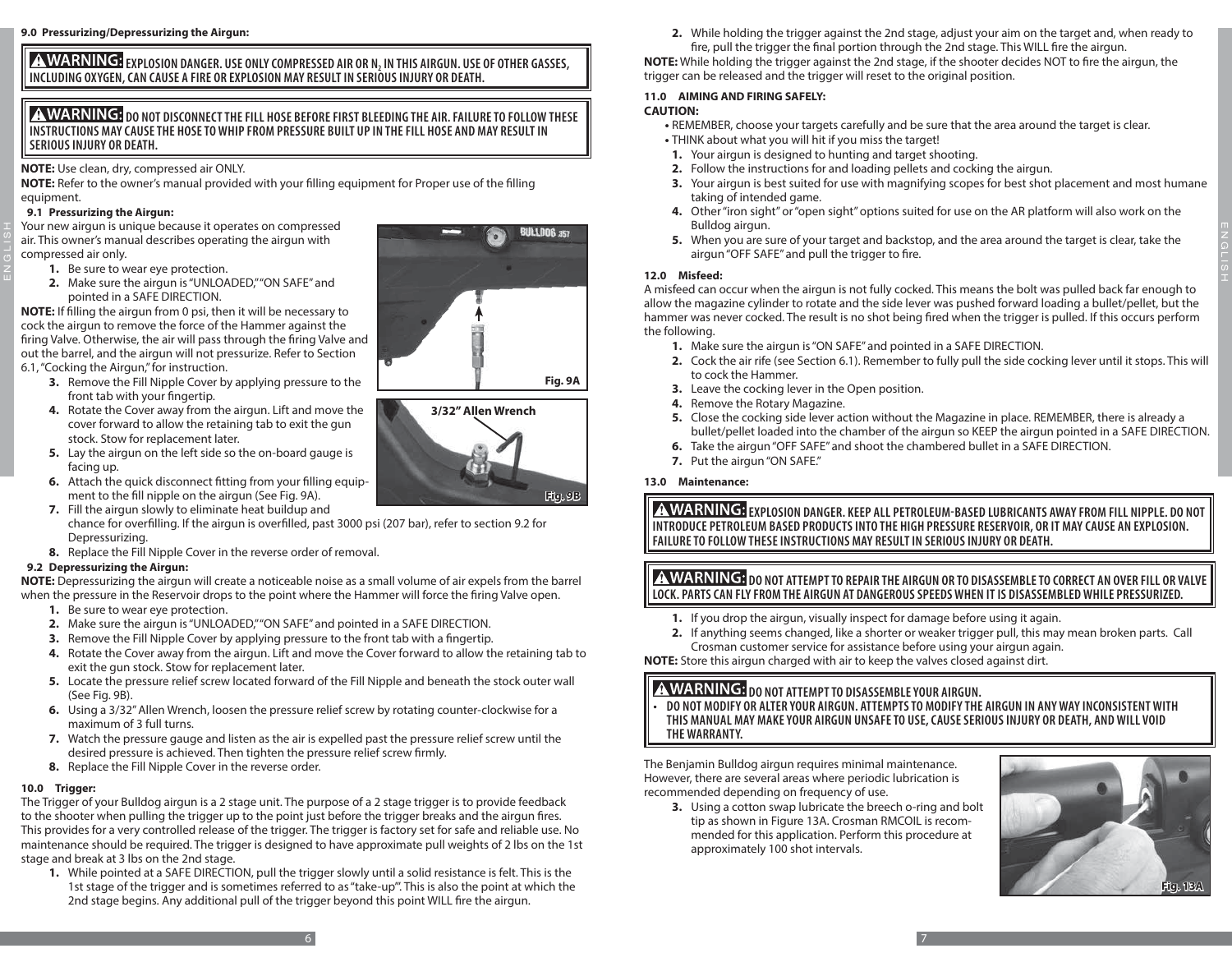- **4.** Using a cotton swab apply a graphite moly grease to the bore surfaces of the receiver where the bolt
- mechanism slides as shown in Figure 13B. CRC Industries Moly-Graph is a suitable grease for this application. Perform this procedure at approximately 200 shot intervals. Removal of the rubber filler in the cheek piece is recommended to gain access to the surfaces requiring lubrication.
- **5.** Periodic lubrication of the barrel is highly recommended to eliminate lead fouling. Lead fouling can negatively impact accuracy of the shot and require more aggressive cleaning techniques. Always use soft cotton patches or foam applicators and a cleaning rod that cannot damage the barrel when performing this procedure.



#### **13.1 Barrel Cleaning Instructions:**

ENGLISH

Your Bulldog airgun includes a cleaning rod and Bore-tips® foam swabs. Use the Bore-tips as described on the Bore-tips package inserting the tip from the muzzle end of the airgun. As stated on the Bore-tips package, the foam swabs are re-usable and can be cleaned by simply tamping with a clean paper towel or more thoroughly using cleaners like Simple Green. Also included in your Bulldog kit is a sample size packet of Crosman Pellgun Oil. This may be used to lube the barrel of the Bulldog airgun. As accuracy can be negatively affected by over lubricating the barrel it is important to adopt a regimen that works for you. Generally speaking, a light lube periodically and a follow-up with a dry swab will provide good consistent accuracy.

- **1.** Always make sure the airgun is unloaded and safe prior to cleaning. Refer to Section 7.2, "Unloading the Airgun" in your owner's manual for instructions
- **2.** De-pressurize your airgun prior to cleaning the barrel. Refer to Section 9.2 "Depressurizing the Airgun" in your owner's manual for instructions.
- **3.** Attach the Bore-tips to the cleaning rod.

**NOTE:** The cleaning rod can also accept standard slotted tips that hold cotton flannel patches if those are your desired product for barrel maintenance.

CAUTION: Do not use wire brush type cleaning tips as they can damage the Bolt sealing o-ring at the breech end of the barrel.

- **4.** Insert foam swab into the muzzle end until it clears the barrel at the breech.
- **5.** Pull cleaning rod back through.
- **6.** Repeat when necessary.

**NOTE:** The cleaning rod can also serve as the "clearing rod". Refer to Section 8.0, "Removing a Jammed Bullet/Pellet" in your owner's manual for instructions.

#### **Additional supplies can be purchased:**

Pellgun Oil part# 0241 available online at crosman.com

.357 caliber Bore-tips® part# 41-0901 available online at bore-tips.com

**14.0 Specifications:**

| <b>Style</b>                | <b>Bullpup Rifle</b>                                                 |
|-----------------------------|----------------------------------------------------------------------|
| <b>Mechanism</b>            | Bolt Action, Side Lever (Convertible to Left hand), 5 Round Magazine |
| <b>Power Source</b>         | Compressed Air                                                       |
| <b>Capacity (reservoir)</b> | 340 <sub>cc</sub>                                                    |
| <b>Caliber/Ammunition</b>   | Model BPBD3S: .357 cal                                               |
| Weight                      | 7.7 lbs (without accessories)                                        |
| Length                      | 36''                                                                 |
| <b>Barrel</b>               | Rifled Steel, 28" long                                               |
| Trigger                     | 2 Stage, Non Adjustable                                              |
| <b>Safety</b>               | Ambidextrous, Trigger Block                                          |
| <b>Velocity</b>             | Up to 900 fps (95 grain bullet/pellet)                               |
| <b>Average Energy</b>       | 170 Foot lbs (145 grain avg over 10 shots)                           |
| <b>Max Energy</b>           | 200 Foot lbs (measured with 170 grain)                               |
| <b>Sight Mounting</b>       | Picatinny Rail (37mm High, Absolute Co-Witness Rings Required)       |
| <b>Sling Stud</b>           | Included                                                             |

#### **PERFORMANCE**

Many factors affect velocity, including brand of projectile, type of projectile, lubrication, barrel condition and temperature. This airgun was designed to function best with Benjamin® and Nosler® branded ammunition. Use of other ammunition may cause the airgun to malfunction and could cause damage to the airgun.

#### **LIMITED FIVE YEAR WARRANTY**

This product is warranted to be free of defects in materials and workmanship for 5 years. Buyer should retain the original sales receipt as record of date of purchase. If no receipt, the Product is warranted for 1 year from date of manufacture. This warranty does not cover gun sights, optical sights (rifles scopes, lasers, and red dot sights), slings and/or other accessories. In the event of a defect under this warranty, Crosman will, at its option, repair or replace the product; provided, however, its inspection indicates that an original defect exists. Crosman reserves the right to replace any product which is no longer available with a product of comparable value and function. If Crosman determines the repair is not covered under the warranty guidelines, there could be a charge to you for the repair.

#### **WHAT IS COVERED:**

- **1.** Parts and Repair of any factory defect of material or workmanship.
- **2.** Transportation charges to consumer for the repaired product and/or replacement product.

#### **WHAT IS NOT COVERED:**

- **1.** Transportation charges to Authorized Service Station for defective product.
- **2.** Normal wear and tear from regular use.
- **3.** Damaged parts as a result from misuse, neglect or tampering.
- **4.** Damage caused by dry-fire, abuse, modification or failure to perform normal maintenance see Owner's Manual.
- **5.** Improper installation or maintenance performed by someone other than a Crosman Authorized Service Station.
- **6.** Any other expense.

THIS LIMITED WARRANTY DOES NOT INCLUDE CONSEQUENTIAL DAMAGES, INCIDENTAL DAMAGES OR INCIDENTAL EXPENSES, INCLUDING DAMAGE TO PROPERTY OR ANY OTHER EXPENSE. CROSMAN DISCLAIMS ANY IMPLIED WARRANTIES, INCLUDING THE IMPLIED WARRANTIES OF MERCHANTABILITY AND FITNESS. SOME STATES DO NOT ALLOW THE EXCLUSION OR LIMITATION OF INCIDENTAL OR CONSEQUENTIAL DAMAGES, OR ALLOW LIMITATIONS ON IMPLIED WARRANTIES SO THE ABOVE LIMITATIONS OR EXCLUSIONS MAY NOT APPLY TO YOU. TO THE EXTENT ANY PROVISION OF THIS WARRANTY IS PROHIBITED BY FEDERAL, STATE OR MUNICIPAL LAW, IT SHALL NOT BE APPLICABLE. THIS WARRANTY GIVES YOU SPECIFIC LEGAL RIGHTS, AND YOU MAY ALSO HAVE OTHER RIGHTS, WHICH VARY FROM STATE TO STATE AND COUNTRY TO COUNTRY.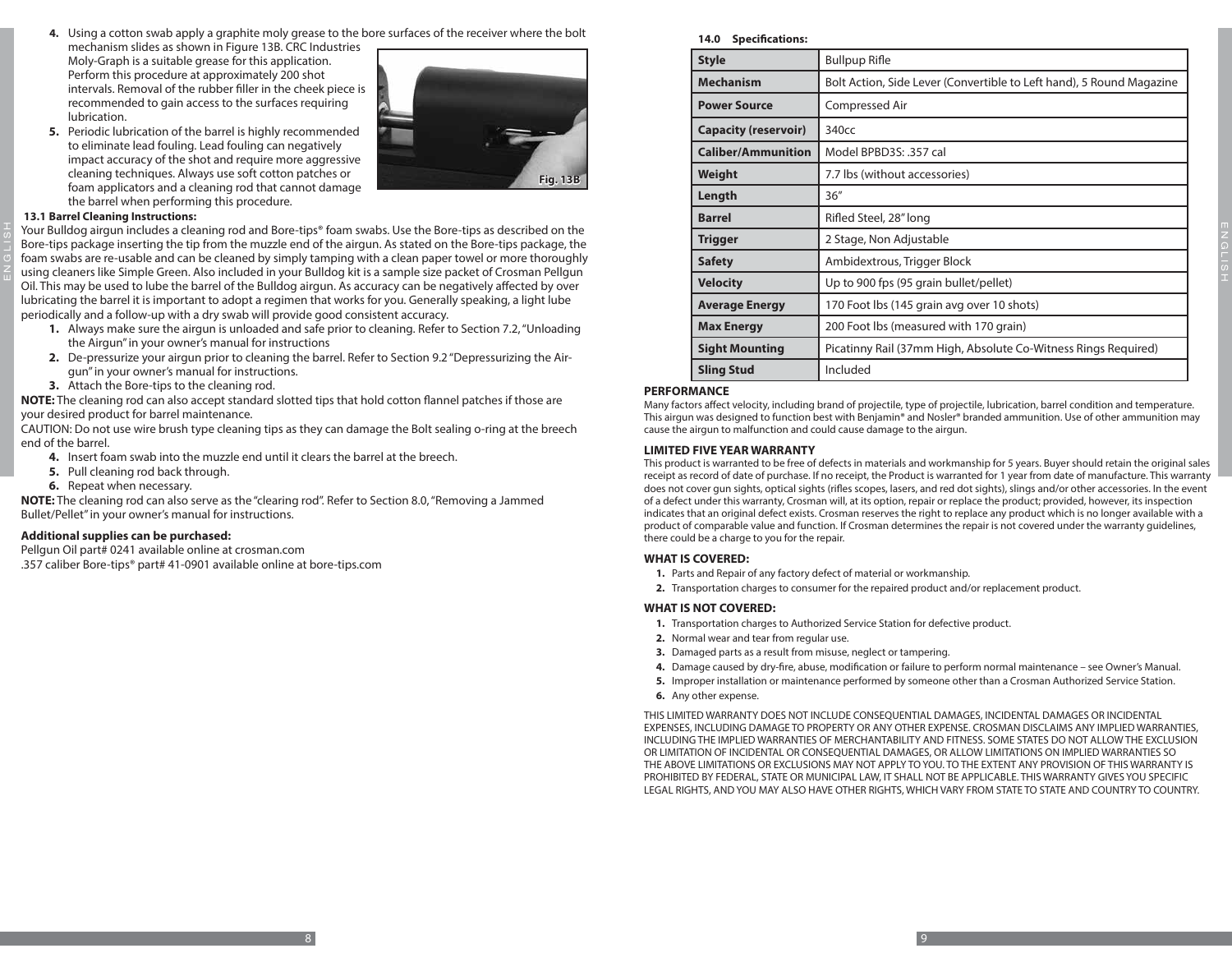#### **STOP – BEFORE YOU RETURN THIS PRODUCT TO THE STORE**

STOP Save on gas and avoid the trip back to the store. Contact our Customer Service/Technical Support representatives for information and trouble-shooting help. Call 1-800-7AIRGUN (1-800-724-7486) or find answers to frequently asked questions at www.crosman.com.

#### **WARRANTY CLAIM AND REPAIR SERVICE**

ENGLISH/ ESPAÑOL

If your air gun needs repair - DO NOT ATTEMPT TO DISASSEMBLE IT! Your air gun requires special tools and fixtures to repair it. Any disassembly or modification not performed by a Crosman Authorized Service Center will void the warranty.

**U.S. Customers -** Contact Crosman Customer Service at 800-724-7486 or email us via www.crosman.com. You will be instructed where and how to send your air gun in for repair under warranty or referred to one of our authorized service centers in your area.

#### **Crosman Corporation Attn: Warranty Dept. 7629 Route 5 & 20 Bloomfield, NY 14469**

Include with your product a copy of your receipt and a brief description of the problem. Be sure to indicate your name, mailing address, email address and telephone number. Allow 2-4 weeks for repairs. We recommend you use a method of shipping that provides you with a tracking number and insurance options. Crosman is not liable for any damaged, lost or stolen merchandise during shipping.

**Canadian Customers -** Contact the Gravel Agency, in Quebec at 866-662-4869.

**Outside U.S. Customers -** Please contact your point of purchase dealer/distributor. If you do not know your dealer/distributor, contact our International Dept. for assistance at 585-657-6161 or email us via www.crosman.com.

> Crosman and Benjamin are trademarks of Crosman Corporation. NOSLER is trademark of Nosler Inc. used under license by Crosman BORE-TIPS is a trademark of Super Brush, LLC © 2018 Crosman Corporation 01-18 OM

# **Notes/Notas**



**Hecho en los EE.UU. con componentes obtenidos en todo el mundo. Crosman Corporation 7629 Rts. 5 & 20 Bloomfield, NY 14469 800-7-AIRGUN • www.crosman.com**

 $10$   $11$ 

**BPBD3SB515**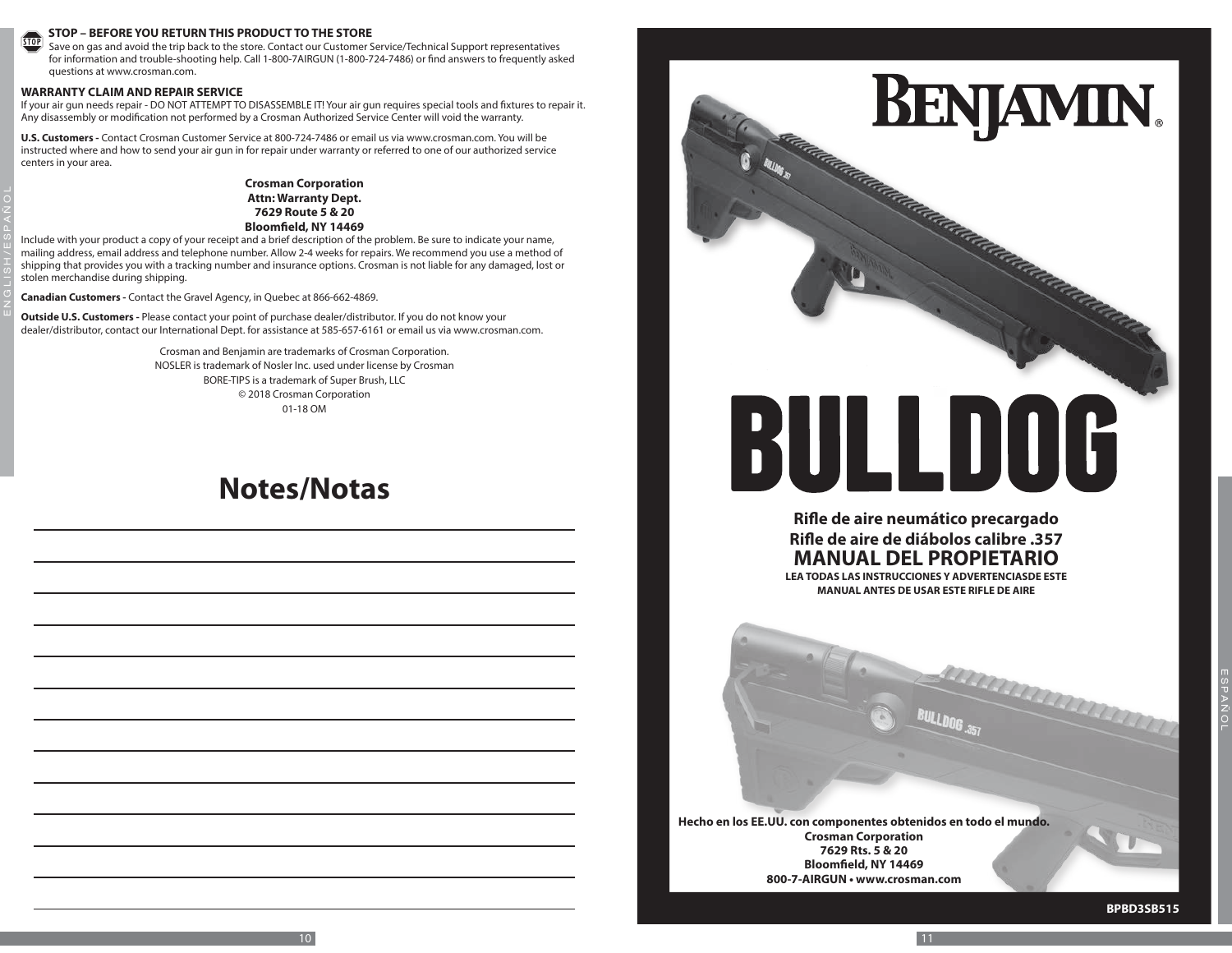Bienvenido al mundo de la cacería con rifle de aire y felicitaciones por ser el propietario de un rifle de aire Benjamin Bulldog. El Benjamin Bulldog se diseñó pensando en el cazador. Su peso ligero, menor longitud total, excelente equilibrio y notable potencia le darán una experiencia de caza agradable. Por favor acepte nuestro agradecimiento por escoger a Benjamin y el rifle de aire Bulldog. ¡Que sus experiencias de caza sean seguras y exitosas!

**A ADVERTENCIA:** EL BULLDOG BENJAMIN ES UN RIFLE DE AIRE DE ALTA POTENCIA QUE PUEDE PRODUCIR **VALORES ENERGÉTICOS IGUALES A LOS DE ALGUNAS ARMAS DE FUEGO CONVENCIONALES. COMO TAL, DEBE TENERSE EXTREMA PRECAUCIÓN CUIDADO CON RESPECTO A SU MANIPULACIÓN Y DISPARO. LOS RESPALDOS CONVENCIONALES PARA RIFLES DE AIRE Y LAS TRAMPAS DE PERDIGONES NO SON RESPALDOS ADECUADOS. SE RECOMIENDA ENCARECIDA- MENTE EL USO DE TRAMPAS Y RESPALDOS ADECUADOS PARA ARMAS DE FUEGO CONVENCIONALES.**

**A ADVERTENCIA:** NO ES UN JUGUETE. ESTE RIFLE DE AIRE SE RECOMIENDA ÚNICAMENTE PARA SER USADO **POR ADULTOS. EL USO INCORRECTO O DESCUIDADO PUEDE CAUSAR LESIONES GRAVES O LA MUERTE. PUEDE SER PELI-GROSO HASTA A 1000 YARDAS (915 METROS).**

**USTED Y LOS DEMÁS QUE ESTÉN CON USTED DEBEN USAR SIEMPRE ANTEOJOS PARA DISPARAR CON OBJETO DE PROTEGERSE LOS OJOS.**

**LEA TODAS LAS INSTRUCCIONES ANTES DE USARLO.**

**EL COMPRADOR Y EL USUARIO TIENEN LA OBLIGACIÓN DE OBEDECER TODAS LAS LEYES REFERENTES AL USO Y PROPIEDAD DE ESTE RIFLE DE AIRE.**

 **NO BLANDA NI MUESTRE ESTE RIFLE DE AIRE EN PÚBLICO, PUEDE CONFUNDIR A LA GENTE Y PUEDE SER UN DELITO. LA POLICÍA Y OTRAS PERSONAS PUEDEN PENSAR QUE SE TRATA DE UN ARMA DE FUEGO. NO CAMBIE LA COLORACIÓN O LAS MARCAS DE MODO QUE TENGA UN ASPECTO MÁS PARECIDO AL DE UN ARMA DE FUEGO. ESO ES PELIGROSO Y PODRÍA TRATARSE DE UN DELITO.**

**ADVERTENCIA: ESTE PRODUCTO PUEDE EXPONERLE A SUSTANCIAS QUÍMICAS, ENTRE ELLAS EL PLOMO, QUE EL ESTADO DE CALIFORNIA HA DETERMINADO QUE OCASIONAN CÁNCER Y DEFECTOS CONGÉNITOS U OTROS DAÑOS REPRODUCTIVOS. PARA OBTENER MÁS INFORMACIÓN, VAYA A WWW.P65WARNINGS.CA.GOV**

**A ADVERTENCIA:** RIESGO DE EXPLOSIÓN. UTILICE SOLAMENTE AIRE COMPRIMIDO EN ESTE RIFLE DE AIRE. **EL USO DE OTROS GASES, INCLUYENDO EL OXÍGENO, PUEDE CAUSAR UN INCENDIO O UNA EXPLOSIÓN QUE PUEDAN DAR COMO RESULTADO UNA LESIÓN GRAVE O LA MUERTE.**

#### **RECUERDE QUE ESTE RIFLE DE AIRE NO ES UN JUGUETE. SIEMPRE TRATE EL RIFLE DE AIRE COMO SI ESTUVIERA CARGADO Y CON EL MISMO RESPETO QUE LE TENDRÍA A UN ARMA DE FUEGO.**

**PRECAUCIÓN:** Este rifle de aire se ha clasificado como un rifle de aire para adultos y se recomienda únicamente para ser usado por adultos. Dado que se considera como un rifle de aire de uso especial, está exento de tipos específicos pruebas de tiro de gatillo, de mecanismo de seguridad y de caída.

Lea completamente este manual del propietario y recuerde que un rifle de aire no es un juguete. Siga siempre cuidadosamente las instrucciones de seguridad que contiene este manual del propietario y consérvelo en un lugar seguro para utilizarlo en el futuro. Si tiene cualquier pregunta referente a su nueva pistola de aire suave, comuníquese con Crosman al 1-800-724-7486, 585-657-6161 o en www.crosman.com.

# **Contenido**

ESPAÑOL

- **1.0** Revisión de la seguridad
- **2.0** Aprender las partes de su nuevo rifle de aire
- **3.0** Funcionamiento del seguro del gatillo
- **4.0** Cargar y descargar el cargador giratorio
- **5.0** Insertar y quitar el cargador giratorio
- **6.0** Amartillar y desamartillar el rifle de aire
- **7.0** Cargar/Descargar el rifle de aire
- **8.0** Extraer una bala o perdigón atorados
- **9.0** Presurizar y despresurizar el rifle de aire<br>**10.0** Gatillo
- **10.0** Gatillo
- **11.0** Opciones de mira
- 
- **12.0** Fallo de alimentación **13.0** Mantenimiento
- **14.0** Especificaciones
- **•** Trate **SIEMPRE** al rifle de aire como si estuviera cargado y listo para disparar.
- **• SIEMPRE** trate los rifles de aire con el mismo respeto que le tendría a un arma de fuego.
- **• SIEMPRE** almacene el rifle de aire descargado y lejos de los niños.
- **•** Antes de almacenar su rifle de aire, quite **SIEMPRE** el cargador y asegúrese de que no haya un perdigón o bala en la recámara.
- **• SIEMPRE** apunte en una DIRECCIÓN SEGURA.
- **•** Mantenga **SIEMPRE** la boca del rifle de aire apuntando en una DIRECCIÓN SEGURA.
- **•** Mantenga **SIEMPRE** el dedo apartado del gatillo y fuera del guardamonte hasta que esté listo para disparar.
- **•** Compruebe **SIEMPRE** que el rifle de aire tenga el seguro puesto ("ON SAFE") y que esté descargado al sacarlo de su almacenamiento.
- **•** Compruebe **SIEMPRE** que el rifle de aire tenga el seguro puesto ("ON SAFE") y que esté descargado al entregárselo a otra persona o al recibirlo de ella.
- **• SIEMPRE** utilice, y haga que los demás a su alrededor lo hagan, anteojos para disparar a fin de protegerse los ojos.
- **•** Utilice **SIEMPRE** anteojos para disparar sobre sus anteojos para lectura o recetados.
- **•** Coloque **SIEMPRE** un respaldo de disparo en un lugar que sea seguro si llegase a fallar.
- **•** Compruebe **SIEMPRE** el desgaste del respaldo antes y después de cada uso. Todos los respaldos están sujetos a desgaste y eventualmente fallarán. Reemplace el respaldo si la superficie está desgastada o dañada, o si ocurre un rebote.
- **•** Utilice **SIEMPRE** municiones del tamaño adecuado en su rifle de aire; Compruebe las marcas de su rifle de aire para verificar el tamaño de los perdigones.
- **• NUNCA** apunte el rifle de aire a ninguna persona o cosa a los que no tenga la intención de dispararles. **•** Nunca reutilice la munición.
- **• NUNCA** dispare contra superficies duras o a la superficie del agua. La munición puede rebotar y golpear a alguien o algo a los que usted no tuviera intención de dispararles.
- **• NUNCA** intente desmontar su rifle de aire ni alterarlo. Use una estación de servicio autorizada. El uso de centros de servicio o reparación no autorizados o la modificación de su rifle de aire en cualquier manera puede ser inseguro y anulará la garantía.

# **2.0 Aprender las partes de su nuevo rifle de aire:**



ESPAÑOL

**Fig. 2A 3A**

**SAFE** 

# **3.0 Funcionamiento del seguro del gatillo:**

**PRECAUCIÓN:** Como todos los dispositivos mecánicos, el seguro de un rifle de aire puede fallar. Aun cuando el seguro esté activado ("ON SAFE"), debe seguir manipulando el rifle de aire con seguridad.

- **1.** Encuentre la palanca del seguro frente al gatillo.
- **2.** Las palabras "Fire" (Fuego) y "Safe" (Seguro) aparecen con flechas sobre la palanca del seguro indicando la dirección en la que se debe tirar o empujar ésta para cada función. El estado del seguro se indica mediante la dirección de la palanca del mismo.

# **3.1 Para activar el seguro del rifle de aire ("ON SAFE"):**

- **1.** Tire de la palanca del seguro hacia atrás (hacia el gatillo) para activar el seguro ("ON SAFE").
- **2.** El seguro está en la posición SAFE (Seguro) y el rifle de aire tiene el seguro activado ("ON SAFE") cuando la palanca del seguro está en la posición trasera "Safe" (cerca del gatillo) y ya no se puede mover más hacia atrás. (Fig. 3A).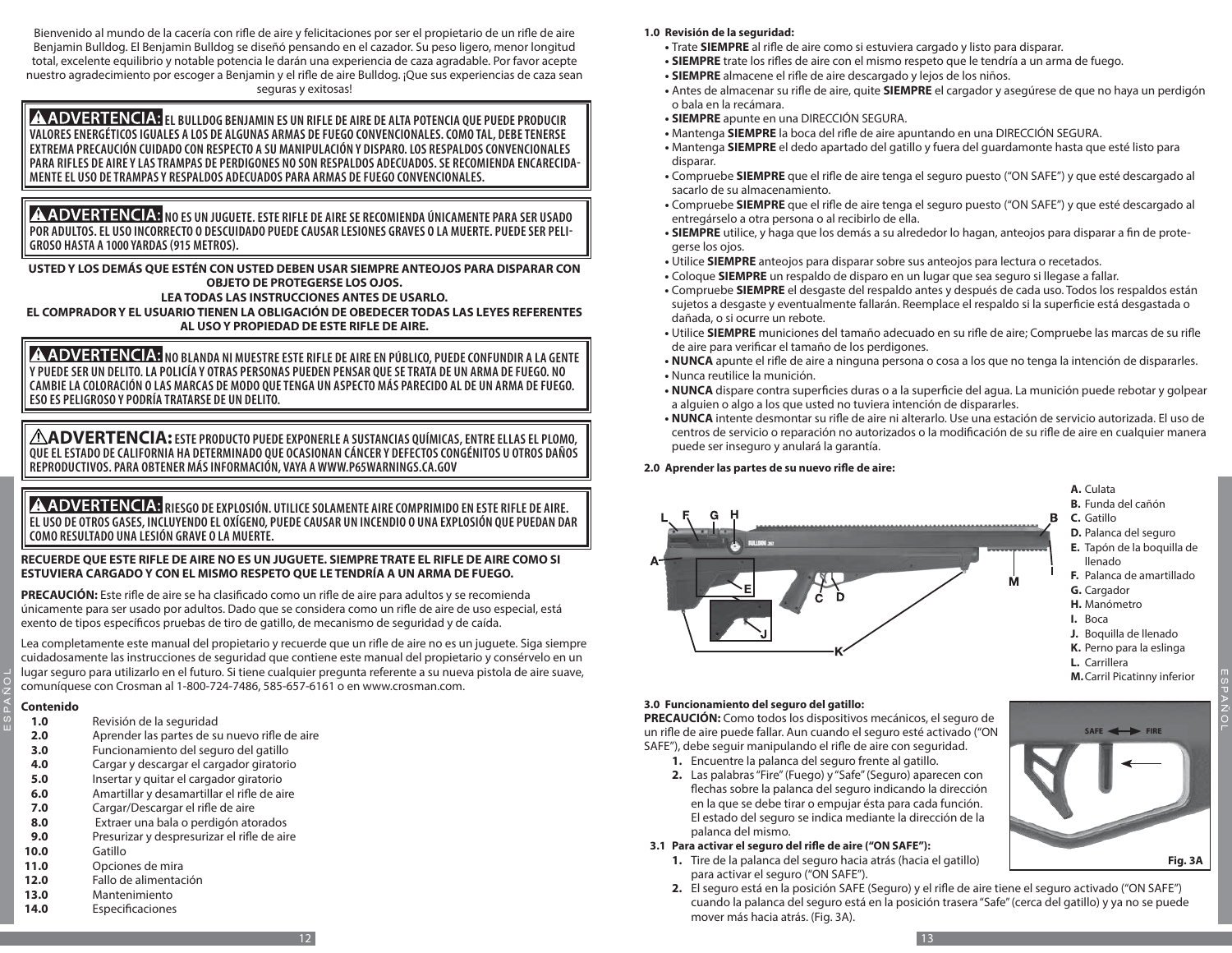#### **3.2 Quite el seguro del gatillo:**

- **1.** Empuje la palanca del seguro hacia adelante (lejos del gatillo) para hacer FUEGO (FIRE) o quitar el seguro ("OFF SAFE").
- **2.** La palanca del seguro está en posición de FUEGO ("FIRE") y con el seguro desactivado ("OFF SAFE") cuando la palanca del seguro está en la posición adelantada "FIRE" y no puede moverse más adelante (Fig. 3B).

# **A ADVERTENCIA:** MANTENGA ACTIVADO EL SEGURO DEL **RIFLE DE AIRE ("ON SAFE") HASTA QUE ESTÉ EFECTIVAMENTE LISTO PARA DISPARAR. LUEGO EMPUJE LA PALANCA DEL SEGURO A LA POSICIÓN DE DESACTIVADO ("OFF SAFE").**

#### **4.0 Cargar y descargar el cargador giratorio PRECAUCIÓN:** El rifle de aire se diseñó para

funcionar mejor con perdigones o balas de plomo para aire suave BENJAMIN® y Nosler®.

- **•** El uso de otro tipo de munición puede causar un mal funcionamiento del rifle de aire y podría ocasionarle daños a éste.
- **•** Nunca reutilice la munición.
- **•** Revise todo este manual, incluida la sección sobre Seguridad, antes de disparar su rifle de aire. Está diseñado para utilizar ya sea las balas Benjamin Nosler recomendadas o perdigones de arma de aire del calibre correspondiente.

**NOTA:** Cuando el cargador giratorio está vacío, la ubicación del puerto de carga se bloqueará, aparecerá la palabra "Empty" ("Vacío") y aparecerá un punto color rojo en la posición de las 12:00 de la cubierta del cargador (véase la Figura 4A).

# **4.1 Cargar el cargador giratorio:**

Asegúrese de que el rifle de aire tenga activado el seguro ("ON SAFE") (véase la Sección 3) y esté apuntando en una DIRECCIÓN SEGURA.

- **1.** Si el cargador está en el rifle de aire, retírelo para iniciar la carga del mismo (véase la sección 5.2 "Quitar el cargador giratorio").
- **2.** Coloque la punta de un dedo sobre el puerto de carga en la parte posterior del cargador como se muestra en la Figura 4B.
- **3.** Gire el cilindro en sentido horario hasta que aparezca la primera recámara abierta y coloque una bala en ella.
- **4.** Repita esta acción para llenar las recámaras restantes. Cuando el cargador esté completamente llenado, aparecerá un punto de color verde en la posición de las 12:00 de la cubierta del cargador.

# **4.2 Descargar el cargador giratorio:**

ESPAÑOL

- **1.** Asegúrese de que el rifle de aire tenga el seguro activado ("ON SAFE") (vea la Sección 3) y esté apuntado en una DIRECCIÓN SEGURA.
- **2.** Si el cargador está en el rifle de aire, retírelo para iniciar la descarga del mismo (vea la sección 5.2 "Quitar el cargador giratorio").
- **3.** Empuje las balas o el perdigón presentes en el puerto de carga a través de la parte posterior del cargador con una baqueta como se muestra en la Figura 4C.
- **4.** Extraiga la baqueta. El cilindro del cargador se indizará automáticamente en la próxima recámara cuando la baqueta se extraiga de él.
- **5.** Repita el procedimiento hasta que el cargador esté vacío.

#### **5.0 Insertar y quitar el cargador giratorio: 5.1 Insertar el cargador giratorio:**

- **1.** Asegúrese de que el rifle de aire tenga el seguro activado ("ON SAFE") (vea la Sección 3) y que esté apuntado en una DIRECCIÓN SEGURA.
- **2.** Quite el cerrojo del compartimiento del cargador amartillando el rifle de aire. Consulte la sección 6.1, "Amartillar el rifle de aire" para ver las instrucciones.
- **3.** Inserte el cargador (con la cubierta del cargador mirando hacia la culata del rifle de aire) en el compartimiento del cargador como se muestra en la figura 5A.
- **4.** Deslice el cargador hacia abajo hasta que escuche un clic audible y ya no pueda entrar más. El cargador está ahora en su sitio para usarse.

#### **5.2 quitar el cargador giratorio:**

- **1.** Asegúrese de que el rifle de aire tenga el seguro activado ("ON SAFE") (vea la Sección 3) y esté apuntado en una DIRECCIÓN SEGURA.
- **2.** Retraiga el cerrojo amartillando el rifle de aire y dejando la palanca lateral en posición abierta. Consulte la sección 6.1, "Amartillar el rifle de aire" para ver las instrucciones.
- **Fig. 5A**
- 
- **3.** Sujete el cilindro del cargador y tire recto hacia arriba como se muestra en la Figura 5B para quitarlo de su compartimiento.
- **4.** Desamartille el rifle de aire para cerrar el cerrojo. Consulte la sección 6.2, "Desamartillado del rifle de aire" para ver las instrucciones.

# **6.0 Amartillar y desamartillar el rifle de aire:**

#### **6.1 Amartillar el rifle de aire:**

**NOTA:** Es importante que se complete el movimiento de amartillado y más allá del punto de indizado del cargador, o podría ocurrir una falla de alimentación de una bala o perdigón sin que el rifle de aire esté amartillado.

- **1.** Asegúrese de que el rifle de aire tenga el seguro activado ("ON SAFE") (vea la Sección 3) y esté apuntado en una DIRECCIÓN SEGURA.
- **2.** Para amartillar el rifle de aire, sujete la palanca lateral de amartillado y tire hacia atrás, como se ilustra en la Figura 6A, hasta que escuche un clic audible y la palanca no se pueda tirar más allá. La punta del cerrojo debe estar totalmente separada del compartimiento del cargador y la palanca permanecerá en posición abierta cuando se libera.
- **3.** Cierre la palanca lateral de amartillado empujándola hacia adelante hasta que descanse contra el costado del rifle de aire.
- **4.** El rifle de aire está ahora amartillado.

# **6.2 Desamartillar el rifle de aire:**

- **1.** Asegúrese de que el rifle de aire esté apuntando en una DIRECCIÓN SEGURA.
- **2.** Sujete la palanca lateral de amartillado y tire hacia atrás hasta que no se pueda mover más.
- **3.** Quite el seguro del rifle de aire ("OFF SAFE") (véase la Sección 3).
- **4.** Sostenga la palanca de amartillado en esta posición.
- **5.** Manteniendo el rifle de aire apuntando en una DIRECCIÓN SEGURA, tire del gatillo y sosténgalo así.
- **6.** Sin dejar de sostener el gatillo, mueva lentamente hacia

adelante la palanca lateral de amartillado hasta que descanse contra el costado del rifle de aire. **PRECAUCIÓN:** Soltar la palanca lateral de amartillado durante este paso puede provocar que el rifle de aire haga una descarga.

- **7.** Suelte el gatillo.
- **8.** Descarga del rifle de aire
- **9.** Active el seguro del rifle de aire ("ON SAFE")

# **7.0 Cargar/Descargar el rifle de aire**

**PRECAUCIÓN:** conocer el mecanismo de carga del rifle de aire para uso más seguro! Las balas o perdigones se pueden cargar ya sea a mano directamente en la recámara del cañón, si lo desea, o utilizando el cargador giratorio. Con el cargador instalado, TODA acción de cierre de la palanca lateral de acción colocará una bala o un perdigón en la recámara. Quitar el cargador SÍ dejará en su sitio esta bala o perdigón en recámara a menos que se haya disparado el rifle de aire.



ESPAÑOL



**Fig. 3B**

**Fig. 4C**

**SAFE FIRE**



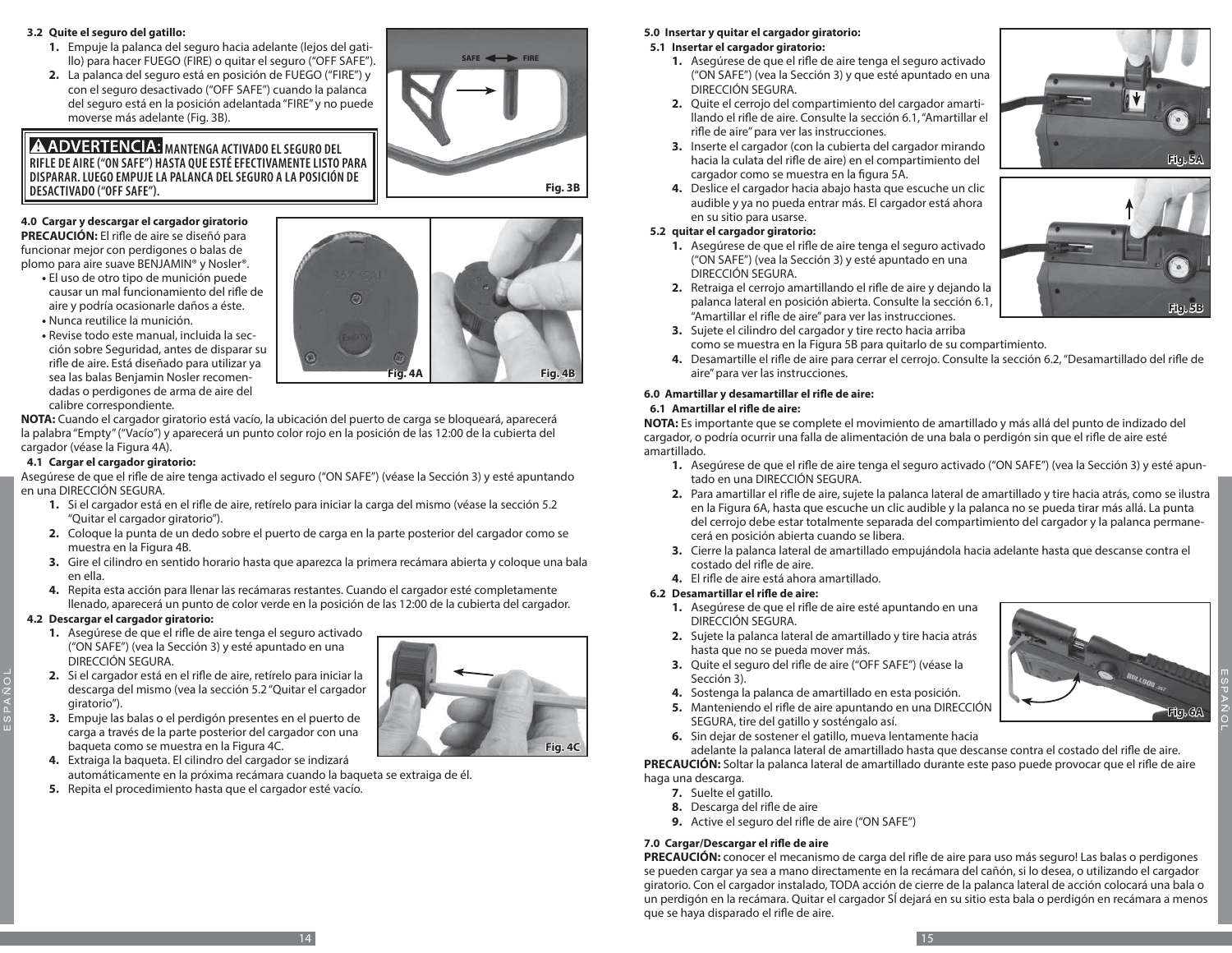#### **7.1 Carga del rifle de aire:**

- **1.** Asegúrese de que el rifle de aire tenga el seguro activado ("ON SAFE") (vea la Sección 3) y esté apuntado en una DIRECCIÓN SEGURA.
- **2.** Abra la acción de la palanca lateral para amartillar el rifle de aire. Consulte la sección 6.1, "Amartillar el rifle de aire" para ver las instrucciones. El cargador giratorio se indizará automáticamente a la siguiente recámara.
- **3.** Cierre la acción de palanca lateral para colocar una bala o perdigón en la recámara del rifle de aire. La acción del muelle de sobreenclavamiento de la acción de la palanca lateral sostendrá el cerrojo en posición cerrada al disparar.
- **4.** Después de seguir estos pasos y leer todo el manual, incluida la sección sobre revisión de los procedimientos de seguridad, su rifle de aire está ahora cargado y listo para disparar.

#### **7.2 Descargar el rifle de aire:**

- **1.** Cada cierre de la acción de la palanca lateral colocará una bala o un perdigón en la recámara cuando el cargador esté en su lugar.
- **2.** Para descargar el rifle de aire, la mejor práctica es disparar la bala o el perdigón en una DIRECCIÓN SEGURA.
- **3.** Abra la acción de la palanca lateral para retraer el cerrojo. A continuación, quite el cargador.

**PRECAUCIÓN:** Esta acción SI amartillará el rifle de aire.

**4.** Desamartille el rifle de aire para guardarlo con seguridad. Consulte la sección 6.2, "Desamartillado del rifle de aire" para ver las instrucciones.

#### **8.0 Extraer una bala o perdigón atorados:**

Lo siguiente asume que hay una bala en la recámara y el rifle de aire no puede dispararse para eliminarla. **PRECAUCIÓN:** Nunca mire por el cañón para ver si se ha eliminado un atascamiento.

- **1.** Asegúrese de que el rifle de aire tenga el seguro activado ("ON SAFE") y esté apuntando en una DIRECCIÓN SEGURA.
- **2.** Abra la acción de la palanca lateral. Esto amartillará la acción. Consulte la sección 6.1, "Amartillar el rifle de aire" para ver las instrucciones.
- **3.** Despresurizar el rifle de aire. Consulte la sección 9.2, "Despresurizar el rifle de aire" para ver las instrucciones.
- **4.** Inserte una baqueta de limpieza de latón o aluminio (de aproximadamente ¼" de diámetro x 3') en el extremo de la boca hasta que se encuentre la punta de la bala o del perdigón.
- **5.** Empuje o golpee la bala o el perdigón hacia el extremo de la recámara del cañón hasta que la bala se extraiga de la recámara. Cuide de no dañar la junta tórica que sella la recámara.
- **6.** Desamartille el rifle de aire. Consulte la sección 6.2, "Desamartillado del rifle de aire" para ver las instrucciones.

# **9.0 Presurizar y despresurizar el rifle de aire:**

**A ADVERTENCIA:** RIESGO DE EXPLOSIÓN. UTILICE SOLAMENTE AIRE COMPRIMIDO O N<sub>2</sub> EN ESTE RIFLE DE **AIRE. EL USO DE OTROS GASES, INCLUYENDO EL OXÍGENO, PUEDE CAUSAR UN INCENDIO O EXPLOSIÓN QUE PROVOQUEN LESIONES GRAVES O LA MUERTE:**

# **A ADVERTENCIA:** NO DESCONECTE LA MANGUERA DEL LLENADO SIN PURGAR PRIMERO EL AIRE. NO SEGUIR **ESTAS INSTRUCCIONES PUEDE DAR COMO RESULTADO QUE LA MANGUERA LATIGUEE DEBIDO A LA PRESIÓN ACUMULA-DA EN SU INTERIOR Y PUEDE PROVOCAR LESIONES GRAVES O LA MUERTE.**

**NOTA:** Utilice únicamente aire comprimido limpio y seco, o nitrógeno comprimido.

**NOTA:** Consulte el manual del propietario incluido con el equipo de llenado para conocer el uso correcto de los equipos de llenado.

# **9.1 Presurizar el rifle de aire:**

ESPAÑOL

Su nuevo rifle de aire es único ya que funciona con aire comprimido o N<sub>2</sub> (nitrógeno). Este manual del propietario describe el funcionamiento del arma con aire y N<sub>2</sub> únicamente.

- **1.** Asegúrese de utilizar protección para los ojos.
- **2.** Asegúrese de que el rifle de aire esté DESCARGADO ("UNLOADED"), que tenga el seguro activado ("ON SAFE") y esté apuntando en una DIRECCIÓN SEGURA.

**NOTA:** Si va a llenar el rifle de aire a partir de 0 psi, será necesario amartillarlo para eliminar la fuerza del martillo contra la válvula de disparo. De lo contrario, el aire pasará por la válvula de disparo y saldrá por el cañón, de modo que el rifle de aire no se presurizará. Consulte la sección 6.1, "Amartillar el rifle de aire" para ver las instrucciones.

**3.** Quite la cubierta del tapón de la boquilla de llenado aplicando presión sobre la lengüeta delantera con la punta de un dedo.

- **4.** Gire la cubierta para separarla del rifle de aire. Levante y desplace el tapón hacia adelante para permitir que la lengüeta restante salga de la culata del rifle. Guárdela para reemplazarla más tarde.
- **5.** Coloque el rifle de aire del lado izquierda de modo que el manómetro integrado esté mirando hacia arriba.
- **6.** Enchufe el conector de desconexión rápida de su equipo de llenado a la boquilla de llenado del rifle de aire (véase la Fig. 9A).
- **7.** Llene el rifle de aire lentamente para eliminar la acumulación de calor y la posibilidad de sobrellenado. Si el rifle de aire se llena demasiado, más allá de los 3000 psi (207 bar), consulte la Sección 9.2 para la despresurización.
- **8.** Reemplace el tapón de la boquilla de llenado en orden inverso al que usó para quitarlo.

# **9.2 Despresurizar el rifle de aire:**

de un dedo.

**NOTA:** Despresurizar el rifle de aire creará un ruido perceptible conforme se expulsa del cañón un pequeño volumen de aire cuando la presión del depósito desciende hasta el punto donde el martillo obligará a que se abra la válvula de disparo.

- **1.** Asegúrese de que el rifle de aire esté DESCARGADO ("UNLOADED"), que tenga el seguro activado ("ON SAFE") y esté apuntando en una DIRECCIÓN SEGURA.
- **2.** Quite la cubierta del tapón de la boquilla de llenado aplicando presión sobre la lengüeta delantera con la punta
- **3.** Gire la cubierta para separarla del rifle de aire. Levante y mueva la tapa hacia adelante para permitir que la pestaña de retención salga de la culata del rifle. Guárdela para reemplazarla más tarde.
- **4.** Encuentre el tornillo de alivio de presión situado delante de la boquilla de llenado y por debajo de la pared exterior de la culata (véase la Fig. 9B).
- **5.** Con una llave Allen de 3/32", afloje el tornillo de alivio de presión girándolo en sentido antihorario un máximo de 3 vueltas completas.
- **6.** Observe el manómetro y escuche cómo se expulsa el aire pasando por el tornillo de alivio de presión hasta que se alcance la presión deseada. Después, apriete firmemente el tornillo de alivio de presión.
- **7.** Reemplace el tapón de la boquilla de llenado en orden inverso.

# **10.0 Gatillo:**

El gatillo de su rifle de aire Bulldog es una unidad de 2 etapas. El propósito de un gatillo 2 etapas es proporcionar retroalimentación al tirador cuando jala el gatillo hasta el punto justo antes de que rompa el gatillo y el rifle de aire se dispare. Esto ofrece una liberación muy controlada del gatillo. El gatillo viene configurado de fábrica para un uso seguro y confiable. No debe necesitarse mantenimiento. El gatillo está diseñado para tener un peso de tiro aproximado de 2 libras en la 1 a etapa y romper a las 3 libras en la segunda etapa.

- **1.** Mientras apunta en una DIRECCIÓN SEGURA, tire del gatillo lentamente hasta que sienta una resistencia sólida. Ésa es la 1a etapa del gatillo y a veces se le conoce como "preparación". Éste es también el punto en el que comienza la 2a etapa. Cualquier presión adicional sobre el gatillo más allá de este punto SÍ disparará el rifle de aire.
- **2.** Sosteniendo el gatillo contra la 2a etapa, ajuste la puntería en el blanco y, cuando esté listo para disparar, tire del gatillo la porción final a través de la 2a etapa. Eso SÍ disparará el rifle de aire.

**NOTA:** Sosteniendo el gatillo contra la 2a etapa, si el tirador decide NO disparar el rifle de aire, se puede liberar el gatillo y se restablecerá en la posición original.

#### **11.0 APUNTAR Y DISPARAR CON SEGURIDAD PRECAUCIÓN:**

**•** RECUERDE, elija sus blancos cuidadosamente y asegúrese de que esté despejada el área alrededor del blanco.

- **•** ¡PIENSE sobre lo que puede golpear si falla el blanco!
- **1.** Su rifle de aire está diseñado para la caza y el tiro al blanco.
- **2.** Siga las instrucciones para cargar los perdigones y amartillar el rifle de aire.
- **3.** Su rifle de aire es más adecuado para su uso con miras telescópicas para la mejor colocación del disparo y el cobro más humanitario de la presa que se pretende.
- **4.** Otras opciones de "mira de hierro" o "mira abierta" adecuadas para usarse en la plataforma AR también funcionarán en el rifle de aire Bulldog.
- **5.** Cuando esté seguro de su blanco y su respaldo, y el área alrededor del blanco esté despejada, quite el seguro de la pistola de aire ("OFF SAFE") y tire del gatillo para disparar.





ESPAÑOL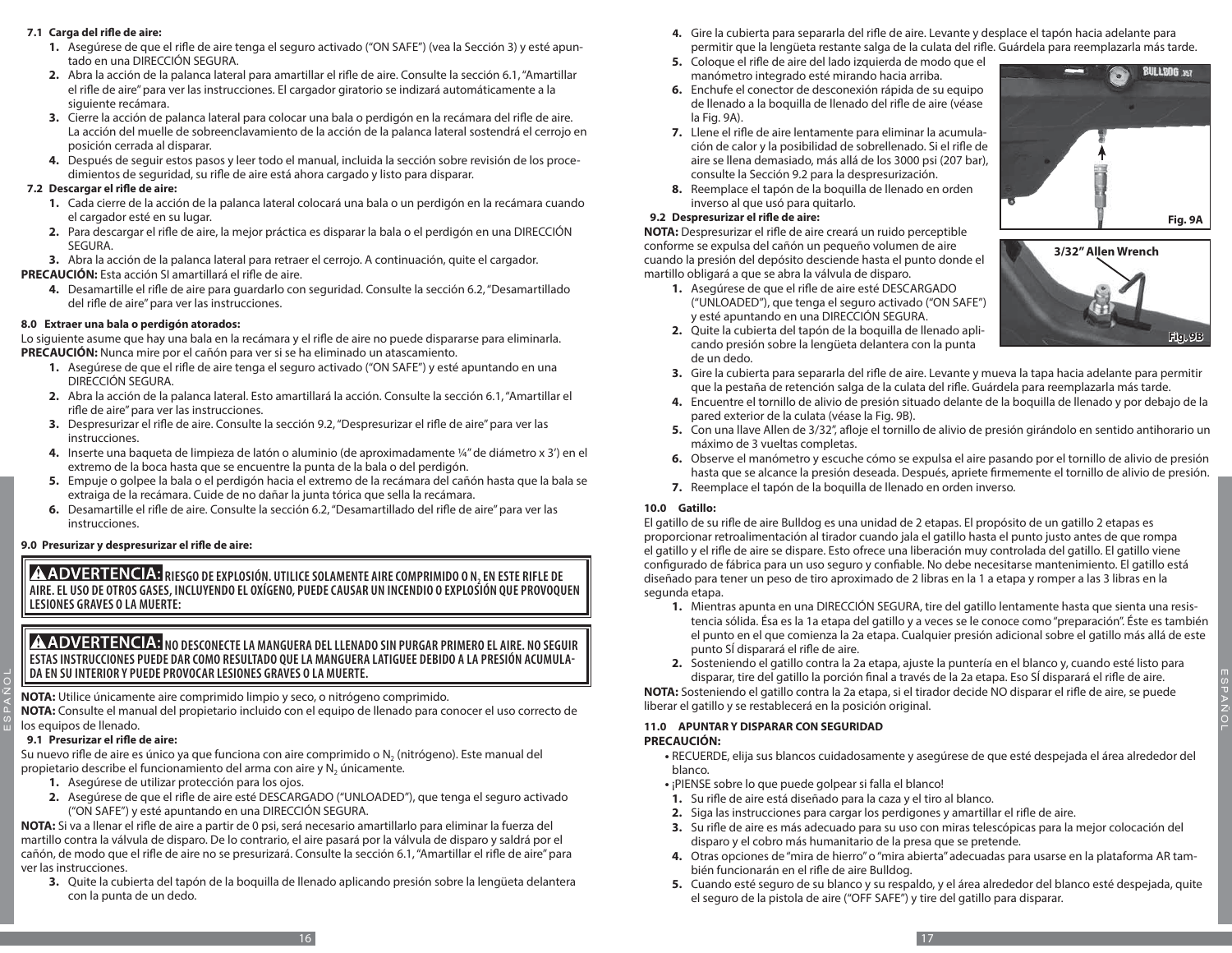#### **12.0 Fallo de alimentación:**

Un fallo en la alimentación se puede presentar cuando el rifle de aire no está completamente amartillado. Esto significa el se tiró hacia atrás del cerrojo lo suficiente como para permitir que gire el cilindro del cargador y se empujó la palanca lateral hacia adelante cargando una bala o un perdigón, pero el percutor nunca se amartilló. El resultado es que no se dispara un tiro al apretar el gatillo. Si esto ocurre, haga lo siguiente.

- **1.** Asegúrese de que el rifle de aire tenga el seguro activado ("ON SAFE") y esté apuntando en una DIRECCIÓN SEGURA.
- **2.** Amartille el rifle de aire (vea la véase la Sección 6.1). Recuerde tirar completamente de la palanca lateral de amartillado hasta que se detenga. Eso amartillará el percutor.
- **3.** Deje la palanca de liberación en posición abierta.
- **4.** Quite el cargador giratorio.
- **5.** Cierre la acción de la palanca lateral de amartillado sin que el cargador esté en su lugar. RECUERDE, ya hay un bala o perdigón cargados en la recámara del rifle de aire, así que MANTENGA el rifle de aire apuntado en una DIRECCIÓN SEGURA.
- **6.** Quite el seguro del rifle de aire ("OFF SAFE") y dispare la bala que hay en recámara en una DIRECCIÓN SEGURA.
- **7.** Active el seguro del rifle de aire ("ON SAFE").

#### **13.0 Mantenimiento:**

ESPAÑOL

**A ADVERTENCIA:** PELIGRO DE EXPLOSIÓN. MANTENGA TODOS LOS LUBRICANTES CON BASE DE PETRÓLEO **ALEJADOS DE LA BOQUILLA DE LLENADO. NO INTRODUZCA PRODUCTOS CON BASE DE PETRÓLEO EN EL DEPÓSITO DE ALTA PRESIÓN O PUEDE CAUSAR UNA EXPLOSIÓN. NO SEGUIR ESTAS INSTRUCCIONES PUEDE DAR COMO RESULTADO LESIONES GRAVES O LA MUERTE.**

## **NO INTENTE REPARAR EL RIFLE DE AIRE O DESMONTARLO PARA CORREGIR UN LLENADO EXCESIVO O UN BLOQUEO DE LA VÁLVULA. PUEDEN SALIR VOLANDO PIEZAS DEL RIFLE DE AIRE A VELOCIDADES PELI-GROSAS SI SE DESARMA ESTANDO PRESURIZADO.**

- **1.** Si deja caer el rifle de aire, examínelo visualmente antes de volver a usarlo.
- **2.** Si cualquier cosa parece haber cambiado, como un recorrido de gatillo más corto o más débil, puede significar que hay piezas rotas. Llame a Servicio al Cliente de Crosman para obtener ayuda antes de usar nuevamente su rifle de aire.

**NOTA:** Almacene este rifle de aire cargado con aire para mantener las válvulas cerradas contra la suciedad.

# **A ADVERTENCIA:** NO INTENTE DESMONTAR SU RIFLE DE AIRE.

**• NO MODIFIQUE NI ALTERE SU RIFLE DE AIRE. LOS INTENTOS DE MODIFICAR EL RIFLE DE AIRE DE CUALQUIER FORMA QUE SEA CONTRARIA A ESTE MANUAL PUEDEN HACER QUE SU RIFLE DE AIRE SEA INSEGURO PARA USARSE, CAUSAR LESIONES GRAVES O LA MUERTE, Y ANULARÁN LA GARANTÍA.** 

El rifle de aire Benjamin Bulldog requiere un mantenimiento mínimo. Sin embargo, hay varias áreas donde se recomienda la lubricación periódica en función de la frecuencia de uso.

- **3.** Con una torunda de algodón, lubrique la junta tórica de la recámara y la punta del cerrojo como se muestra en la figura 13A. Se recomienda el aceite RMCOIL de Crosman para esta aplicación. Realice este procedimiento a intervalos de aproximadamente 100 tiros.
- **4.** Con una torunda de algodón, aplique una grasa con grafito y molibdeno en las superficies perforadas del receptor donde el mecanismo del cerrojo se desliza como se muestra en la figura 13B. La Moly-Graph de CRC Industries es una grasa adecuada para esta aplicación. Realice este procedimiento a intervalos de aproximadamente 200 tiros. Se recomienda quitar el relleno de goma de la carrillera para obtener acceso a las superficies que requieren lubricación.
- **5.** La lubricación periódica del cañón es muy recomendable para eliminar la suciedad por plomo. El ensuciamiento por plomo puede afectar negativamente la precisión del disparo y requerir técnicas de limpieza más agresivas. Siempre use parches de algodón suave o aplicadores de espuma y una baqueta de limpieza que no pueda dañar el cañón al realizar este procedimiento.





## **13.1 Instrucciones para la limpieza del cañón del Benjamin Bulldog .357**

Su rifle de aire Bulldog incluye una baqueta de limpieza y esponjas de espuma Bore-tips®. Utilice los Bore-tips como se describe en su paquete, insertando la punta desde el extremo de la boca del rifle de aire. Como se indica en el paquete de Bore-tips, las esponjas de espuma son reutilizables y se pueden limpiar simplemente golpeándolas con una toalla de papel limpia o, más a fondo, usando limpiadores como Simple Green. También se incluye en su kit de Bulldog un paquete tamaño muestra de aceite Crosman Pellgun. Éste se puede utilizar para lubricar el cañón del rifle de aire Bulldog. Dado que la precisión se puede ver afectada negativamente por una lubricación excesiva del cañón, es importante adoptar un régimen que le funcione a usted. En términos generales, una ligera lubricación periódicamente y un seguimiento con una esponja seca proporcionará una buena exactitud constante.

- **1.** Asegúrese siempre de que el rifle de aire esté descargado y con el seguro puesto antes de limpiarlo. Consulte la sección 7.2, "Descargar el rifle de aire" en su manual del propietario para ver las instrucciones.
- **2.** Despresurice el rifle de aire antes de limpiar el cañón. Consulte la sección 9.2, "Despresurizar el rifle de aire" en su manual del propietario para ver las instrucciones.
- **3.** Instale los Bore-tips en la baqueta de limpieza.

**NOTA:** La baqueta de limpieza también puede aceptar puntas ranuradas estándar que tienen parches de franela de algodón si ésos son sus productos preferidos para el mantenimiento del cañón.

**PRECAUCIÓN:** No use puntas de limpieza tipo cepillo de alambre dado que pueden dañar la junta tórica de sellado del cerrojo en el extremo de la recámara del cañón.

- **4.** Inserte la esponja de espuma en el extremo de la boca hasta que salga del cañón por la recámara.
- **5.** Tire hacia atrás de nuevo de la baqueta de limpieza.
- **6.** Repítalo cuando sea necesario.

**NOTA:** La baqueta de limpieza puede servir también como "baqueta de desatasco". Consulte la Sección 8.0, "Extraer una bala o perdigón atorados" en su manual del propietario para obtener instrucciones.

#### **Se pueden comprar suministros adicionales:**

Aceite Pellgun pieza Nº 0241 disponible en línea en crosman.com Bore-tips® calibre .357 pieza Nº 41-0901 disponible en línea en bore-tips.com

#### **14.0 Especificaciones:**

| <b>Estilo</b>                    | Rifle bullpup                                                                             |
|----------------------------------|-------------------------------------------------------------------------------------------|
| <b>Mecanismo</b>                 | Acción de cerrojo, palanca lateral (Convertible a mano izquierda),<br>cargador de 5 tiros |
| <b>Fuente</b><br>de alimentación | Aire comprimido                                                                           |
| Capacidad (depósito)             | 340 <sub>cc</sub>                                                                         |
| Calibre/munición                 | Modelo BPBD3S: .357 cal                                                                   |
| Peso                             | 7.7 lb (sin accesorios)                                                                   |
| Longitud                         | 36''                                                                                      |
| Cañón                            | Acero rayado, 28" de longitud                                                             |
| <b>Gatillo</b>                   | De 2 etapas, no ajustable                                                                 |
| <b>Seguro</b>                    | Ambidextro, bloqueo del gatillo                                                           |
| <b>Velocidad</b>                 | Hasta 900 fps (bala de 95 granos)                                                         |
| Energía promedio                 | 170 libras pie (145 granos promedio en 10 tiros)                                          |
| Energía máxima                   | 200 libras pie (medidas con 170 granos)                                                   |
| Montaje de miras                 | Carril Picatinny (37mm de alto, se requieren anillos cotestigo)                           |
| Perno para la eslinga            | Incluidas                                                                                 |

#### **RENDIMIENTO**

Muchos factores afectan a la velocidad, entre ellos la marca y tipo del proyectil, la lubricación, el estado del cañón y la temperatura. Este rifle de aire se diseñó para funcionar mejor con munición de las marcas Benjamin® y Nosler®. El uso de otro tipo de munición puede causar un mal funcionamiento del rifle de aire y podría ocasionarle daños a éste.